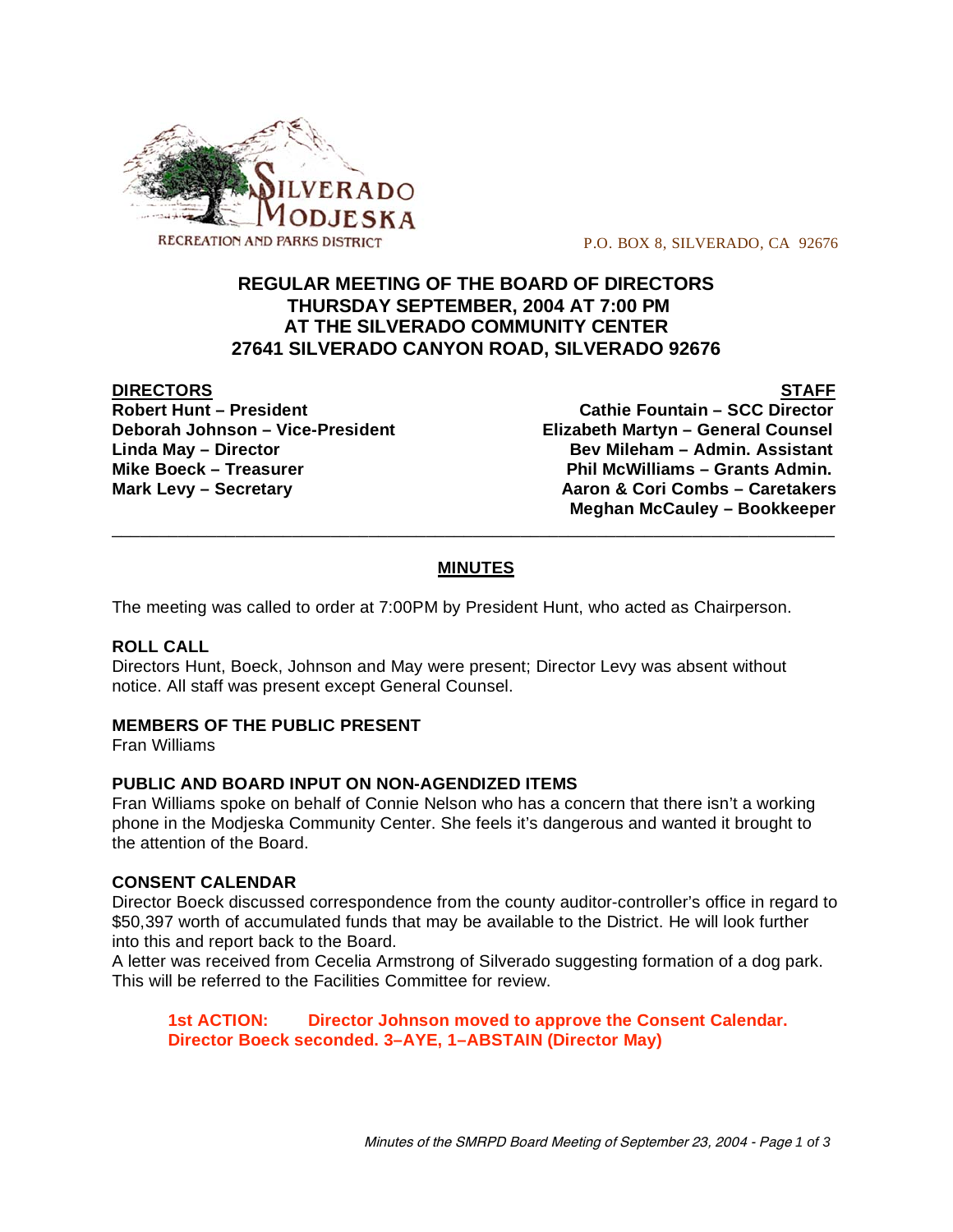### **CHILDREN'S CENTER REPORT**

Director Cathie Fountain was not present. Directors Hunt and Johnson presented the Children's Center Report and Financial Statement. Director Johnson noted that enrollments and tuitions are up, and that word of mouth has been a large factor.

The Chili Cook-Off at Irvine Lake was a huge success, netting more than \$7,000, of which \$2,500 has been placed in a savings account to begin building cash reserve. The Board is still concerned about the pattern of operating losses. Two more fundraisers are being planned. Director May inquired about the draft letter to parents outlining the financial situation to be prepared by President Hunt and submitted to the Board for review. President Hunt replied that he anticipated having something in October.

### **DISTRICT FACILITIES**

Fran Williams reported that a new Eagle Scout project in Silverado Park is being planned for October.

### **CARETAKERS REPORT**

The Safety Report was handed out and discussed by the Board with the caretakers. There were no incidents to report. The Board directed that the caretakers obtain bids from three contractors to fix an unusual and difficult window replacement at the restroom building in Silverado Park. They are also working on fixing their air conditioning.

### **GRANT ADMINISTRATOR'S REPORT**

Phil McWilliams reported on a proposal he is waiting for from architect Bruce Newell for written specifications and drawings that will go out to bid for the Modjeska Community Center. He is also helping with the Children's Center Grant, researching sources for a fidelity bond and obtaining compliance documents from CAPRI.

### **TREASURER'S REPORT**

Bookkeeper Meghan McCauley submitted the Budget and Balance Sheet to the Board.

# **PAYMENT OF DISTRICT BILLS**

# **2nd ACTION: Director Boeck made a motion to approve payment of: Transmittal 09-04C for \$150.00 to:**

| <b>DIRECTOR BOECK</b>   | \$50.00 BOARD MEETING OF 9/9/04 |
|-------------------------|---------------------------------|
| <b>DIRECTOR JOHNSON</b> | \$50.00 BOARD MEETING OF 9/9/04 |
| <b>DIRECTOR LEVY</b>    | \$50.00 BOARD MEETING OF 9/9/04 |

**Director Johnson seconded. Unanimously approved.** 

# **3rd ACTION: Director Boeck made a motion to approve payment of: Transmittal 09-04D for \$710.37 to:**

| <b>SOUTHERN CALIFORNIA EDISON</b> | \$643.37 INVOICE DATED: 9/9/04         |
|-----------------------------------|----------------------------------------|
| <b>CAPRI</b>                      | \$67.00 FY 04-05 CONTRIBUTION/2ND HALF |
|                                   | <b>INVOICE DATED: 9/1/04</b>           |

**Director Johnson seconded. Unanimously approved.**